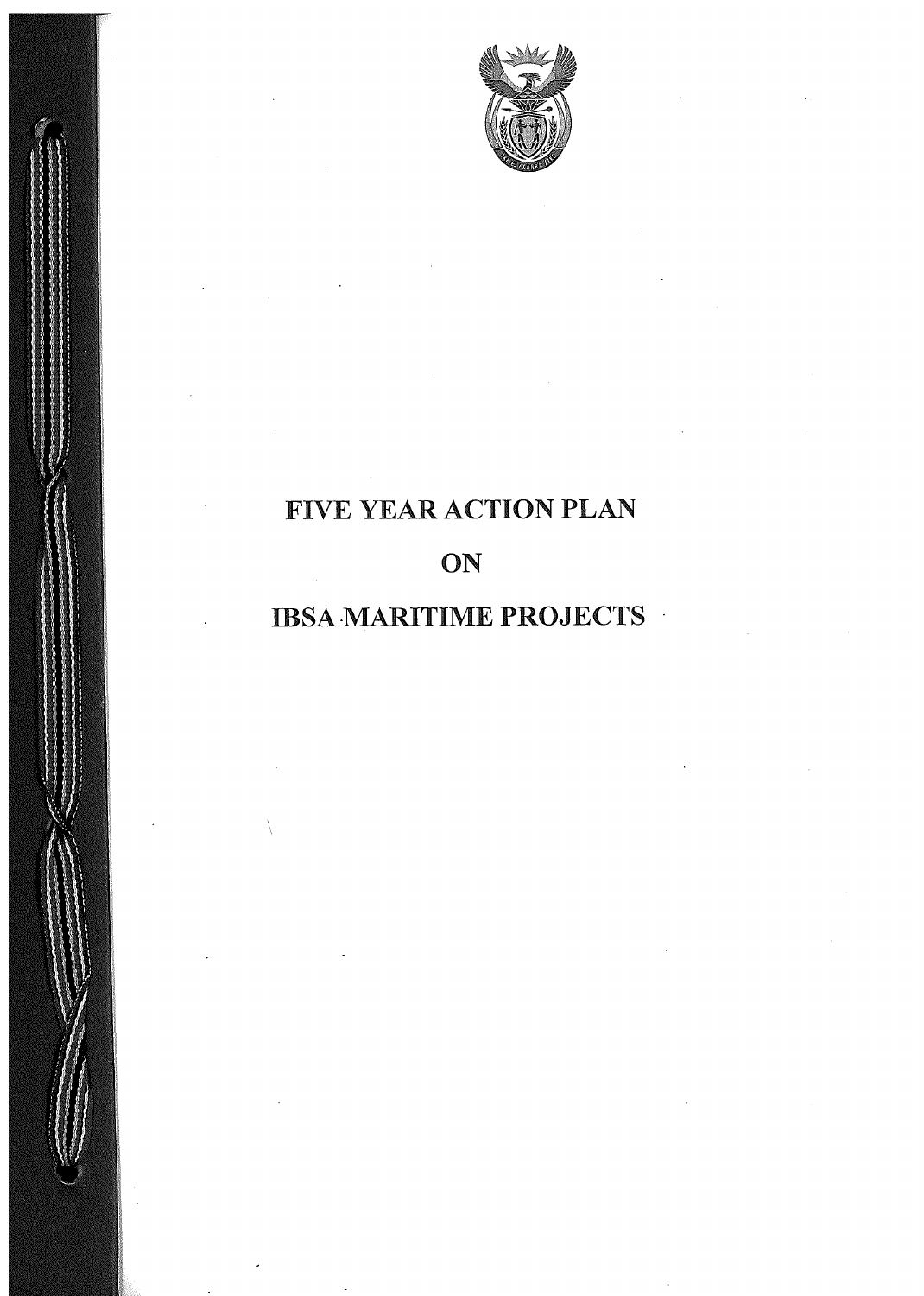

The Government of the Republic of South Africa, the Government of the Republic of India and the Government of the Federative Republic of Brazil:

RECALLING the Declaration of Brasilia signed on 6 June 2003 and the Guidelines for Action established by the IBSA Dialogue Forum's Trilateral Joint Commission on 13 February 2004;

RECALLING further the Trilateral Agreement on Merchant Shipping and other maritime related matters signed by India, Brazil and South Africa on 13 September, 2006;

WISHING to further strengthen these maritime relations and consolidate them on the basis of equality and mutual benefit;

HAVE DECIDED to conclude the Action Plan on Maritime Transport Project which is attached herewith.

IN WITNESS WHEREOF, the undersigned duly authorized thereto have signed this Action Plan.

**DONE IN** triplicate at New Delhi on the  $15<sup>th</sup>$  October, 2008 in the English language.

OF THE REPUBLIC OF THE REPUBLIC OF SOUTH AFRICA OF INDIA

FOR THE GORVERNMENT FOR THE GORVERNMENT

FOR THE GORVERNMENT OF THE FEDERATIVE REPUBLIC OF BRAZIL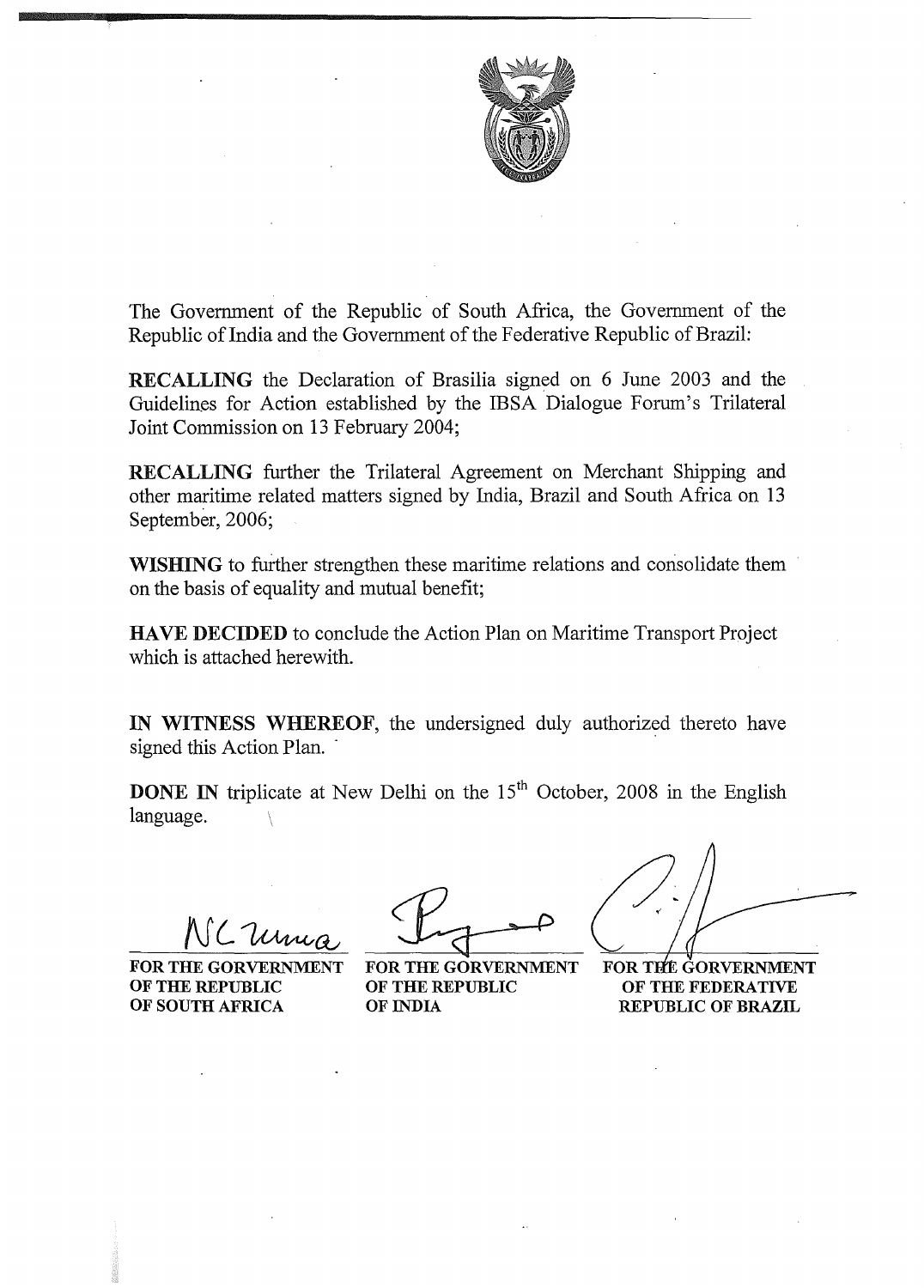

#### **Annexure A**

# IBSA Five Year Action Plan on Maritime transport projects: 2008-<br>2013

| <b>rs</b>                                | <b>OUTPUTS</b>                                                                                                                           | PERFORMANCE MEASURES                          | <b>RELEVANT</b><br><b>STAKE</b><br><b>HOLDERS</b>                                                                                                                                                           |                                                                               |
|------------------------------------------|------------------------------------------------------------------------------------------------------------------------------------------|-----------------------------------------------|-------------------------------------------------------------------------------------------------------------------------------------------------------------------------------------------------------------|-------------------------------------------------------------------------------|
|                                          |                                                                                                                                          | <b>TARGET</b><br><b>COMMENCEME</b><br>NT DATE | <b>INDICATOR</b>                                                                                                                                                                                            |                                                                               |
| ation<br>n<br>g<br>ations<br><b>ises</b> | Establishment<br>$\blacksquare$<br>of IBSA<br>Maritime<br>Council<br>Increasing of<br><b>Shipping Lines</b><br>between IBSA<br>countries | 2008/09<br>2010/11                            | · Institutional<br>Mechanisms to<br>enhance<br>Cooperation :<br>Nomination of<br>members, terms<br>of reference and<br>rules of<br>procedure<br>Increased cargo<br>traffic amongst<br>the IBSA<br>countries | Governments<br>Shipping<br>Industry of<br><b>IBSA Member</b><br><b>States</b> |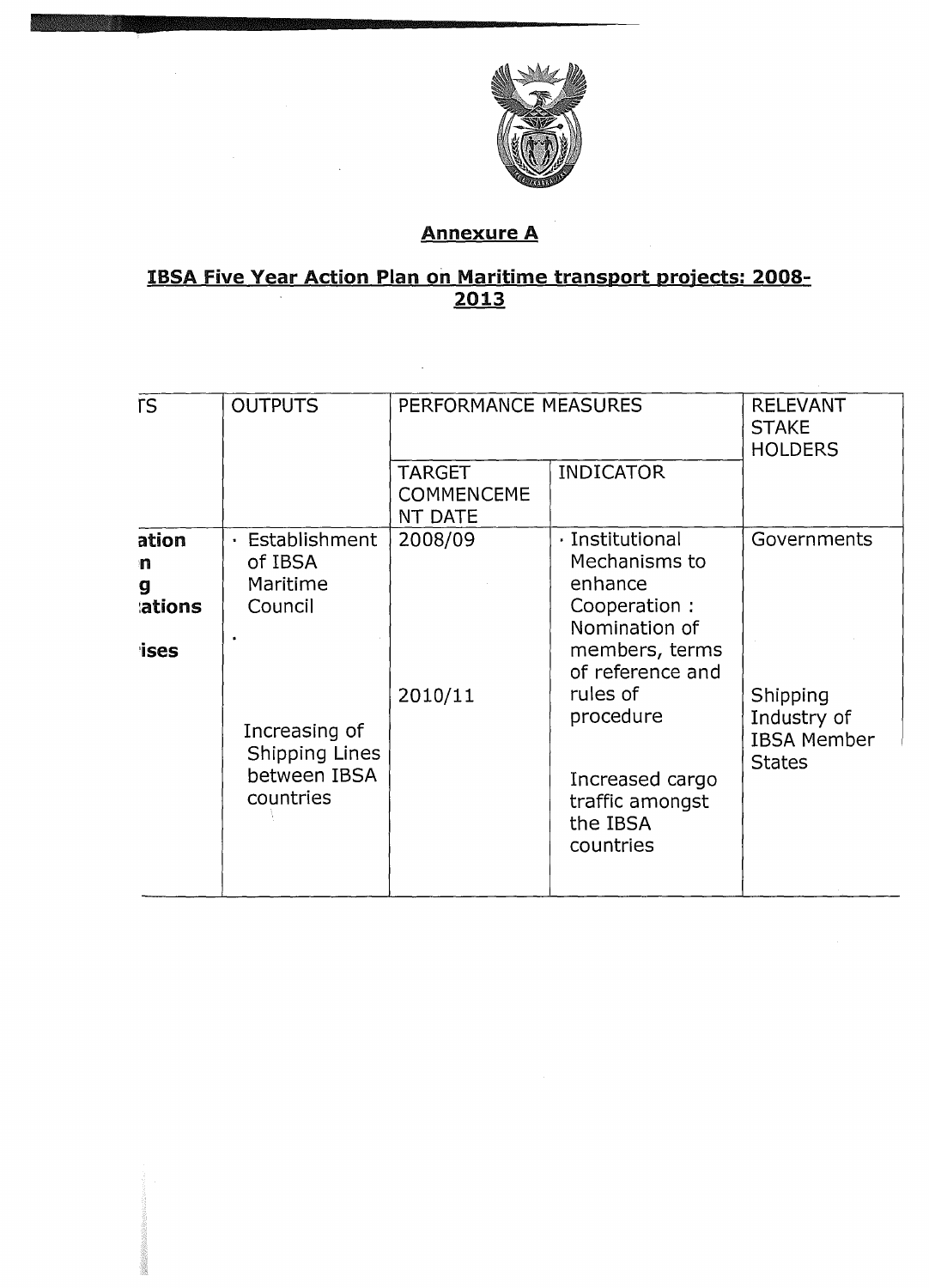

 $\frac{1}{2}$ 

| tion<br>nal             | Exchange of staff and<br>students from<br>educational institutions<br>with special support for                                                                                                                                                                                  | 2009 | .Berths for Cadets in<br>IBSA Countries Owned,<br>Operated and/or<br>Managed vessels                                                                                          | Educational<br>Institutions |
|-------------------------|---------------------------------------------------------------------------------------------------------------------------------------------------------------------------------------------------------------------------------------------------------------------------------|------|-------------------------------------------------------------------------------------------------------------------------------------------------------------------------------|-----------------------------|
| <b>ons</b><br>nent<br>n | women<br>· Training of seafarers<br>through provision of<br>sea training facilities;<br>Develop train-the-<br>trainer programme to<br>build a pool of trainers<br>for IBSA countries<br>Development<br>of a pool of<br>Safety<br>Auditors with<br>emphasis on<br>women auditors |      | Use of IBSA countries<br>Maritime Training<br><b>Facilities</b><br>$\cdot$ Increased<br>employment<br>opportunities for<br><b>IBSA Seafarers</b><br>and Shipping<br>Personnel | Governments                 |
|                         |                                                                                                                                                                                                                                                                                 |      |                                                                                                                                                                               |                             |

| le of                                      | · Identification of the                                                                    | 2009/ | . Availability of       | Governments                  |
|--------------------------------------------|--------------------------------------------------------------------------------------------|-------|-------------------------|------------------------------|
|                                            | type and format of                                                                         | 10    | Statistical information |                              |
| tion on<br>of<br>cial<br>t sea<br><b>S</b> | information that<br>could be exchanged<br>on agreed intervals<br>between IBSA<br>countries |       |                         | National Port<br>Authorities |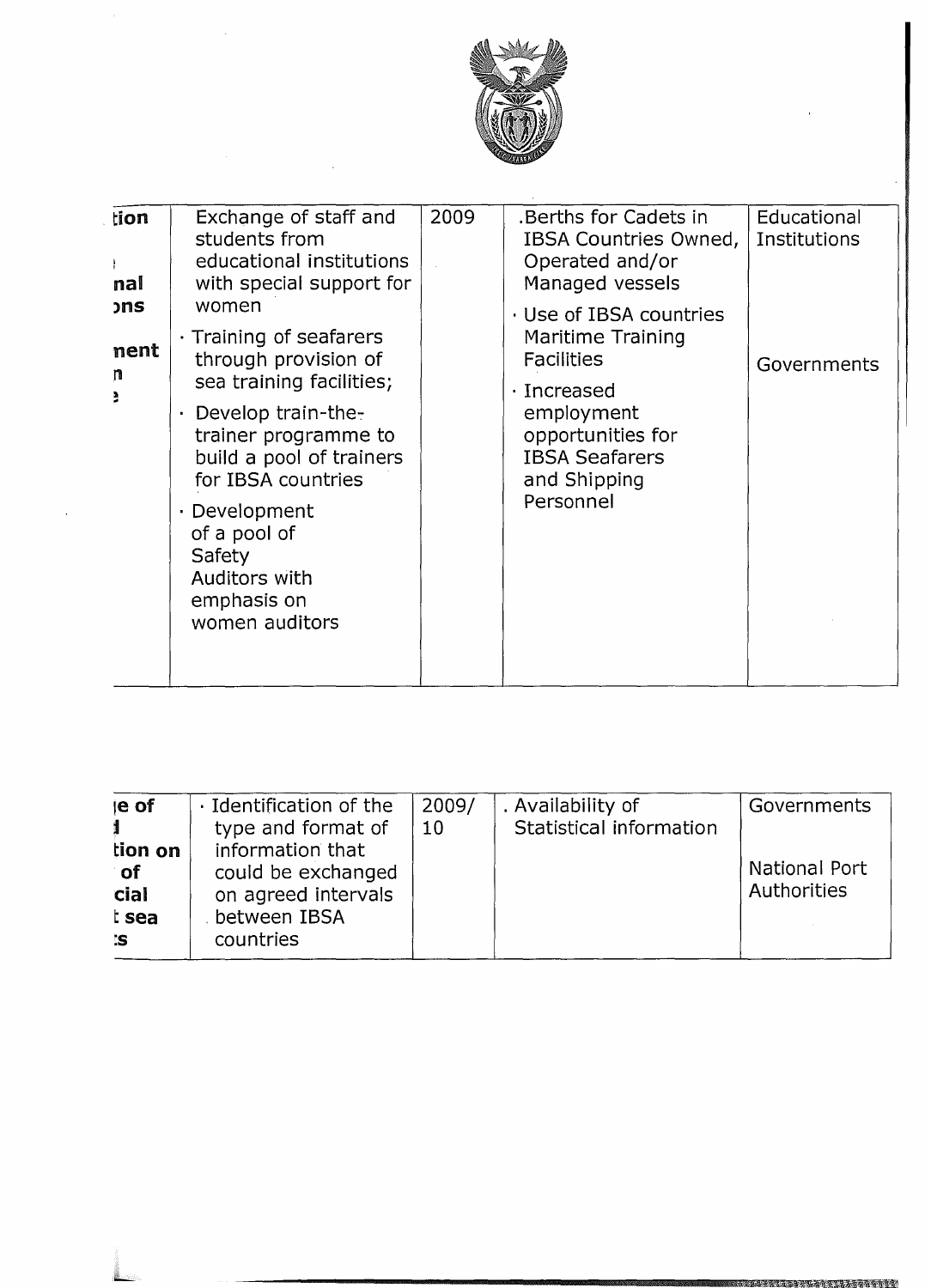

 $\bar{z}$ 

| ion      | Exchange of employees,<br>technical experts and<br>advisors                                                          | 2009 | Increase the<br>capacity of<br>Internationally<br>recognized and<br>accredited Marine<br>Surveyancy<br>capacity<br>$\cdot$ Improving of<br>Safety, security<br>and Pollution<br>Prevention and<br>Combating | <b>Governments</b>         |
|----------|----------------------------------------------------------------------------------------------------------------------|------|-------------------------------------------------------------------------------------------------------------------------------------------------------------------------------------------------------------|----------------------------|
| rati     | Share best practices on ship<br>registration methods and<br>models;                                                  |      |                                                                                                                                                                                                             | National Port<br>Authority |
| <b>Y</b> | $\cdot$ Share best practices on<br>maritime casualty<br>investigation methods;                                       |      |                                                                                                                                                                                                             |                            |
|          | · Share best practices on<br>maritime security practices<br>including LRIT reception<br>capabilities;                |      |                                                                                                                                                                                                             | Maritime<br>Agencies       |
|          | $\cdot$ Share best practice on<br>sustainable use of Inland<br>waterways and regulatory<br>regime for safety thereof |      |                                                                                                                                                                                                             |                            |
|          |                                                                                                                      |      |                                                                                                                                                                                                             |                            |

| lion in<br>ding<br>ir | · Facilitation of contacts<br>between Ship building<br>and Ship repairing units<br>· Identification of key<br>investment<br>opportunities in ship<br>repair and ship building | 2009/<br>10 | Development and<br>enhancement of<br>the IBSA countries<br>Ship Building and<br>Ship Repairing<br>industries | Shipbuilding<br>and ship<br>repairing<br>entities<br>Governments |
|-----------------------|-------------------------------------------------------------------------------------------------------------------------------------------------------------------------------|-------------|--------------------------------------------------------------------------------------------------------------|------------------------------------------------------------------|
|                       |                                                                                                                                                                               |             |                                                                                                              | National Port<br>Authorities                                     |